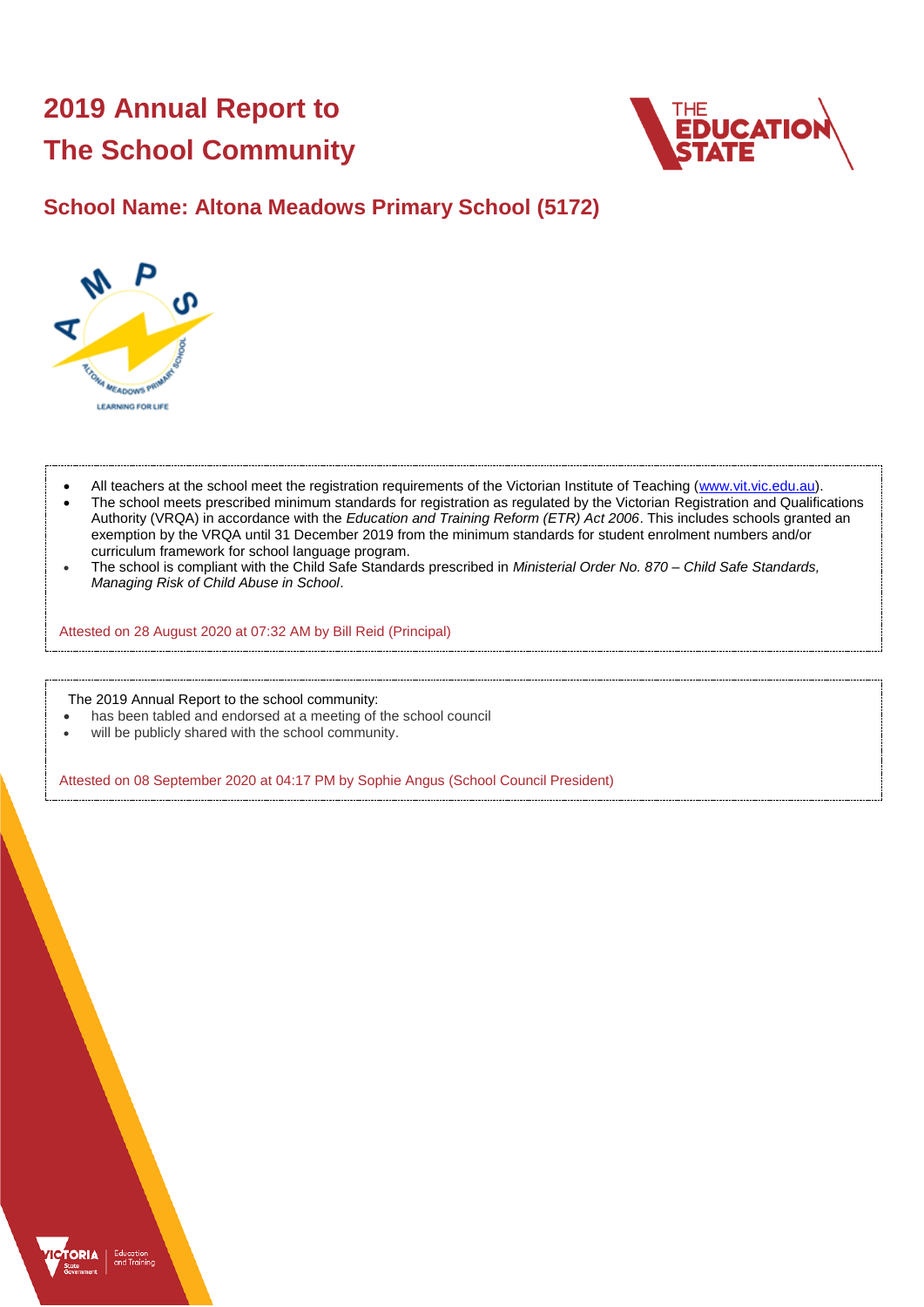# **About Our School**

### **School context**

Altona Meadows Primary School is in the Hobsons Bay network in the South Western Region of Melbourne. We have a school population of 377 students. Our students come from diverse multicultural and socio-economic backgrounds. We have modern buildings, which house 20 classrooms providing excellent facilities for teaching and learning. We also have 2 portable buildings, which hold 4 classes. The school ran 19 full time classes.

Our school vision is 'to provide an engaging, friendl, safe and supportive environment that enhances learning, personal growth and well being for all students, enabling them to become life long learners:- hence ours school motto: Learning for Life.

The values that our school embraces are: Striving for Excellence, Respect and Resilience. These values are reinforced in all classes across the school.

Our school enrolment in 2019 saw a large enrolment in Prep with 72 students being enrolled. Across the school we saw an unexpected loss of students due to transfers between the end of 2018 and the beginning of March 2019. This did have an impact on our financial position at the end of the year. Our class structure was mainly classes at one grade level except for Grade 3-4 composite classes. With the drop in enrolments we had some classes with relatively low numbers. Our staffing profile is made up of 1 Principal, 1 assistant principal, 2 leading teachers, 28 teachers (24.8 EFT), 14 education support staff (12 EFT)and 2 administration staff.

Our teachers work in professional learning teams to improve the curriculum, reflect on their teaching practice, share information and co-operatively develop high quality activities and welfare programs for all students. We have continued to monitor students with poor attendance and have had regular contact with families about these issues. There has been some slight improvement in our attendance rates.

### **Framework for Improving Student Outcomes (FISO)**

In 2019 Altona Meadows Primary School focussed on the implementation of Key Improvement Strategies (KIS) related to the FISO dimensions of Building Practice Excellence and Building Leaderships Teams. This included:

\* implementation of ongoing training for all staff in the understanding of the PLC Inquiry Cycle and how it can be used by all staff

\* continued implementation of school based training in both Literacy and Numeracy and linking this to the PLC Inquiry Cycle.

To support the implementation of the PLC work a team of 4 staff members were able to access continued Regional training and access to the Regional support team. The principal and assistant principal were able to link with the leadership team of Keilor Heights Primary School to access support as required. Our PLC team was able to provide professional learning for all of our staff during the year.

During third term all teams were able to use the PLC Inquiry model to investigate an area of literacy in their team and develop an inquiry process on how to improve this learning area. By the end of the year all teams were becoming more familiar with the PLC cycle and using this in their team planning in literacy.

We have continued to have our Numeracy Coach and Literacy Coach provide staff with support for 2 days each week. This includes curriculum planning, modelling lessons, observing teachers, providing feedback and assistance with assessment.

### **Achievement**

In 2019 Altona Meadows Primary School continued to work on its Strategic Plan goal of 'Improving the learning growth and achievement in literacy and numeracy for all students'. A summary of our comparative data to 2018 is below.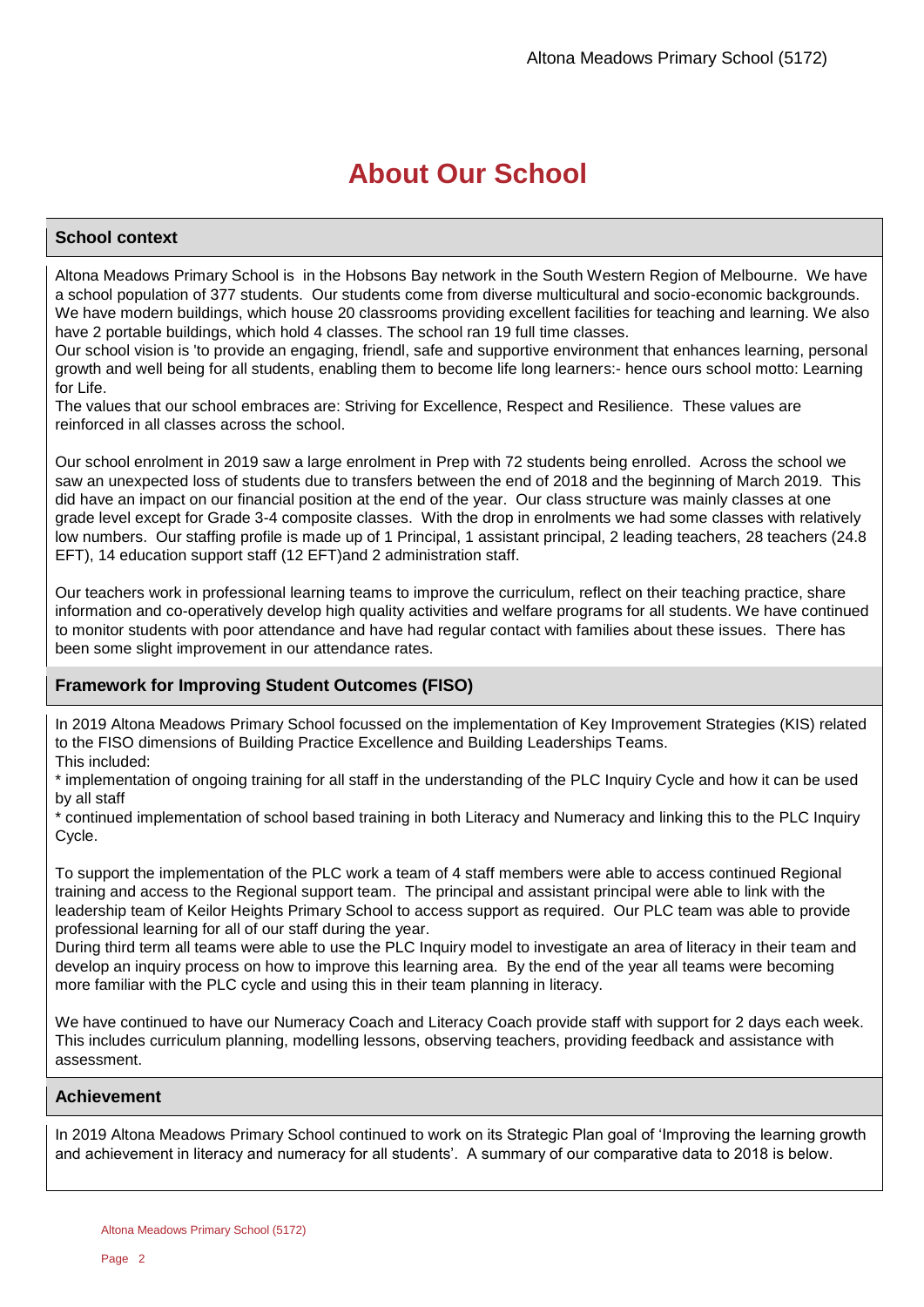| Year 3 Achievement Data |                           |                           |
|-------------------------|---------------------------|---------------------------|
|                         | 2018                      | 2019                      |
|                         | Percentage in Top 3 Bands | Percentage in Top 3 Bands |
| Reading                 | 69.4%                     | 76.7%                     |
| Writing                 | 72.9%                     | 72.2%                     |
| Numeracy                | 46.6%                     | 58.2%                     |

Our 2019 Year 3 data showed an improvement in student achievement in two areas when compared to 2018 data (Reading and Numeracy). Student achievement in Writing dropped by less than one per cent between 2018 and 2019.

Year 5 Achievement Data

|          | 2018                      |       | 2019                      |
|----------|---------------------------|-------|---------------------------|
|          | Percentage in Top 3 Bands |       | Percentage in Top 3 Bands |
| Reading  | 57.1%                     |       | 47.7%                     |
| Writing  | 30.3%                     | 40%   |                           |
| Numeracy | 40%                       | 30.9% |                           |

Our 2019 Year 5 data showed an improvement in one area when compared to 2018 data (Writing). Student achievement in both Reading and Numeracy decreased in 2019 when compared to 2018 data.

### Grade 5 Relative Growth

We are pleased with the relative growth data in the three areas assessed. We do need to continue to reduce the number of students who make low relative growth in all three areas. Further investigation of all data is required for our staff to understand the levels that all students are working at.

Our High relative growth data for students in the three areas assessed is similar to similar schools (SFOE Band) and only a percentage point less than the state percentage in Numeracy.

Summary: We are certain that our further implementation of the FISO inquiry cycle will assist our teams in further identifying the needs of all of our students and differentiating tasks for all students. The changes in assessment processes in the latter half of the year will also continue to assist our teams.

Altona Meadows Primary School is looking forward to being involved in the 'Teaching Partners' program in 2020 where our focus will be on reviewing our Reading program in Grades 3-6 and further developing a coherent program.

In all programs for Students with a Disability, there has been satisfactory progress in achieving student goals as set out in their Individual Learning Plans.

### **Engagement**

Our student absence data is at its highest point over the past three years. This is very disappointing as we have continued to put a lot of effort into making sure students attend as often as possible. We continue to have a small group of students who have very poor attendance and do not respond to our repeated contact with their family. We have now reported families to the DET South Western Victoria Region Health and Well Being Support Officer to assist us with student attendance.

We continue to offer a broad range of extra- curricular activities that include lunchtime activities incorporating a variety of clubs, music (e.g. ukulele) groups and after school homework help for students in Grade 5-6.

Our school continues to enforce our school values program with an emphasis on Respect, Striving for Excellence and Being Resilient.

In 2020 we are going to employ an 'Engagement Officer' who will be able to make regular contact with families where the absence rates continue to be unacceptable.

### **Wellbeing**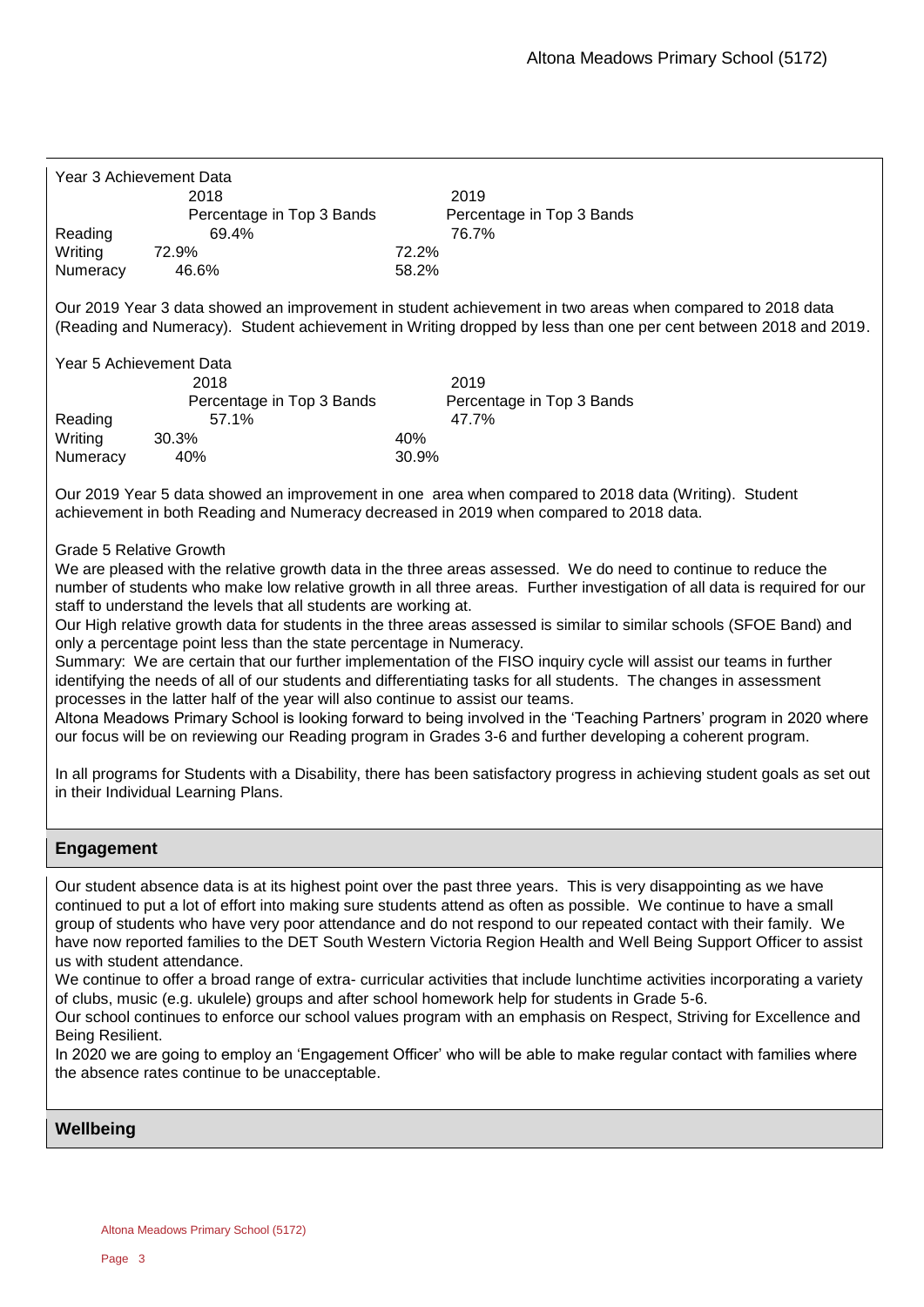Our Attitude to School Survey looks at two components: Sense of Connected and Management of Bullying. 1. Sense of Connectedness: Our 2019 data remains very similar to our 3 year trend data. When looking at this data more deeply we have found that girls in Grade 4 ad Grade 5 have a strong sense of connectedness to school whereas in Grade 6 the boys had a stronger connectedness to school than the girls.

| Sense of Connectedness Data |             |       |  |  |
|-----------------------------|-------------|-------|--|--|
|                             | Boys        | Girls |  |  |
| Grade 4                     | 23.5% 30.1% |       |  |  |
| Grade 5                     | 49.0% 59.5% |       |  |  |
| Grade 6                     | 34.4% 27.7% |       |  |  |

2. Managing Bullying Data: Our 2019 data in all areas is still below similar schools data. When we investigated this data more deeply we have found that boys at all Grade levels feel that the school is managing bullying more successfully. This needs to be investigated further with understanding the different types of bulling that may be identified by all students.

| Managing Bullying Data |             |       |  |  |
|------------------------|-------------|-------|--|--|
| Boys<br>Girls          |             |       |  |  |
| Grade 4                | 42,6% 34.9% |       |  |  |
| Grade 5                | 61.5% 32.1% |       |  |  |
| Grade 6                | 30%         | 21.5% |  |  |

Altona Meadows Primary School continues to provide a wide range of recess and lunch time activities for students to be involved in. In our P-2 classes we invested in employing a company to run a yoga and wellbeing program ( We have designated a Wellbeing Space in one of our buildings where children can participate a variety of games and activities under teacher supervision. This will be an area that we will look at investing in and developing further to cater for all students social skill development, but in particular our special needs and at-risk students. .

Our school has also continued to develop the concept of 'Student Voice and Student Agency' with the planning of Inquiry units of work.

### **Financial performance and position**

This is the first time that Altona Meadows Primary School has had a deficit at the end of a school year. This was caused by an unusually large number of students transfer from our school at the end of 2018 and throughout the first month of 2019. At the end of 2018 we had developed a staffing profile that we felt would cater for almost 400 students who we thought would be starting school in 2019. Unfortunately our confirmed enrolment had dropped to 377 students. Throughout the school year our School Council has been provided with updates in relation to our staffing profile and the projected deficit.

Throughout 2019 we managed our school budgets so that we can cover the deficit in 2020. Our aim for 2020 is to have a staffing profile that provides a small surplus at the end of the year.

**For more detailed information regarding our school please visit our website at [www.amps.vic.edu.au](file:///C:/Users/08049658/Downloads/www.amps.vic.edu.au)**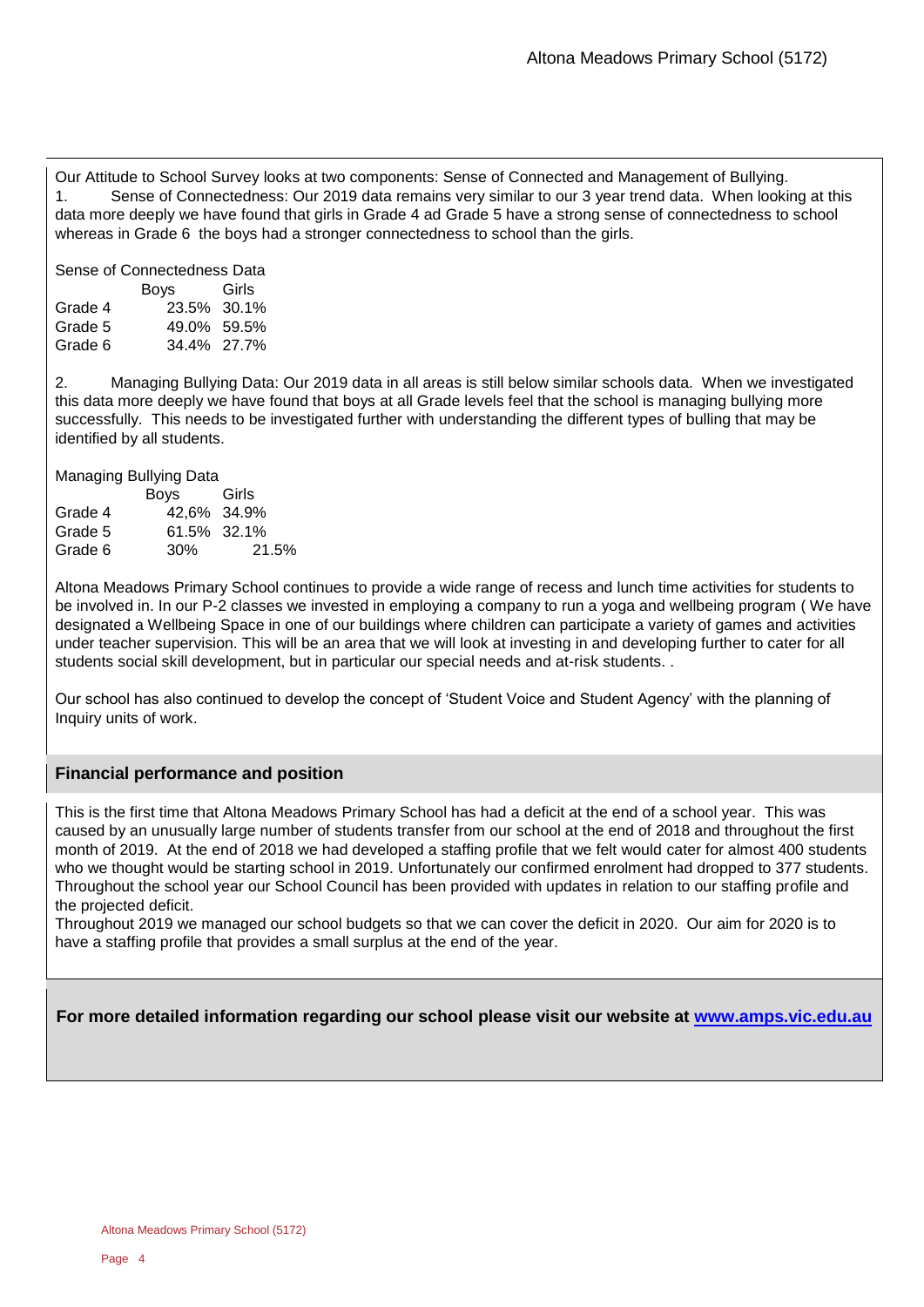

The Government School Performance Summary provides an overview of how this school is contributing to the objectives of the Education State and how it compares to other Victorian Government schools.

All schools work in partnership with their school community to improve outcomes for children and young people. Sharing this information with parents and the wider school community helps to support community engagement in student learning, a key priority of the Framework for Improving Student Outcomes.

Members of the community can contact the school for an accessible version of these data tables if required.

| Range of results for the middle 60% of Victorian Government Primary Schools:<br>Key:<br>Results for this school: O Median of all Victorian Government Primary Schools:                                                                                                                                                                                                                        |                               |  |  |  |
|-----------------------------------------------------------------------------------------------------------------------------------------------------------------------------------------------------------------------------------------------------------------------------------------------------------------------------------------------------------------------------------------------|-------------------------------|--|--|--|
| <b>School Profile</b>                                                                                                                                                                                                                                                                                                                                                                         |                               |  |  |  |
| <b>Enrolment Profile</b><br>A total of 377 students were enrolled at this school in 2019, 194 female and 183 male.<br>29 percent were EAL (English as an Additional Language) students and 2 percent ATSI (Aboriginal and Torres Strait Islander)<br>students.                                                                                                                                |                               |  |  |  |
| <b>Overall Socio-Economic Profile</b><br>Based on the school's Student Family Occupation and<br>Education index which takes into account parents'<br>occupations and education.                                                                                                                                                                                                               | high<br>low<br>low-mid<br>mid |  |  |  |
| <b>Parent Satisfaction Summary</b><br>Measures the percent endorsement by parents on their<br>school satisfaction level, as reported in the annual Parent<br>Opinion Survey. The percent endorsement indicates the<br>percent of positive responses (agree or strongly agree).<br>Data is suppressed for schools with three or less<br>respondents to the survey for confidentiality reasons. | 0<br>00                       |  |  |  |
| <b>School Staff Survey</b><br>Measures the percent endorsement by staff on School<br>Climate, as reported in the annual School Staff Survey. The<br>percent endorsement indicates the percent of positive<br>responses (agree or strongly agree).<br>Data is suppressed for schools with three or less<br>respondents to the survey for confidentiality reasons.                              | 0<br>100                      |  |  |  |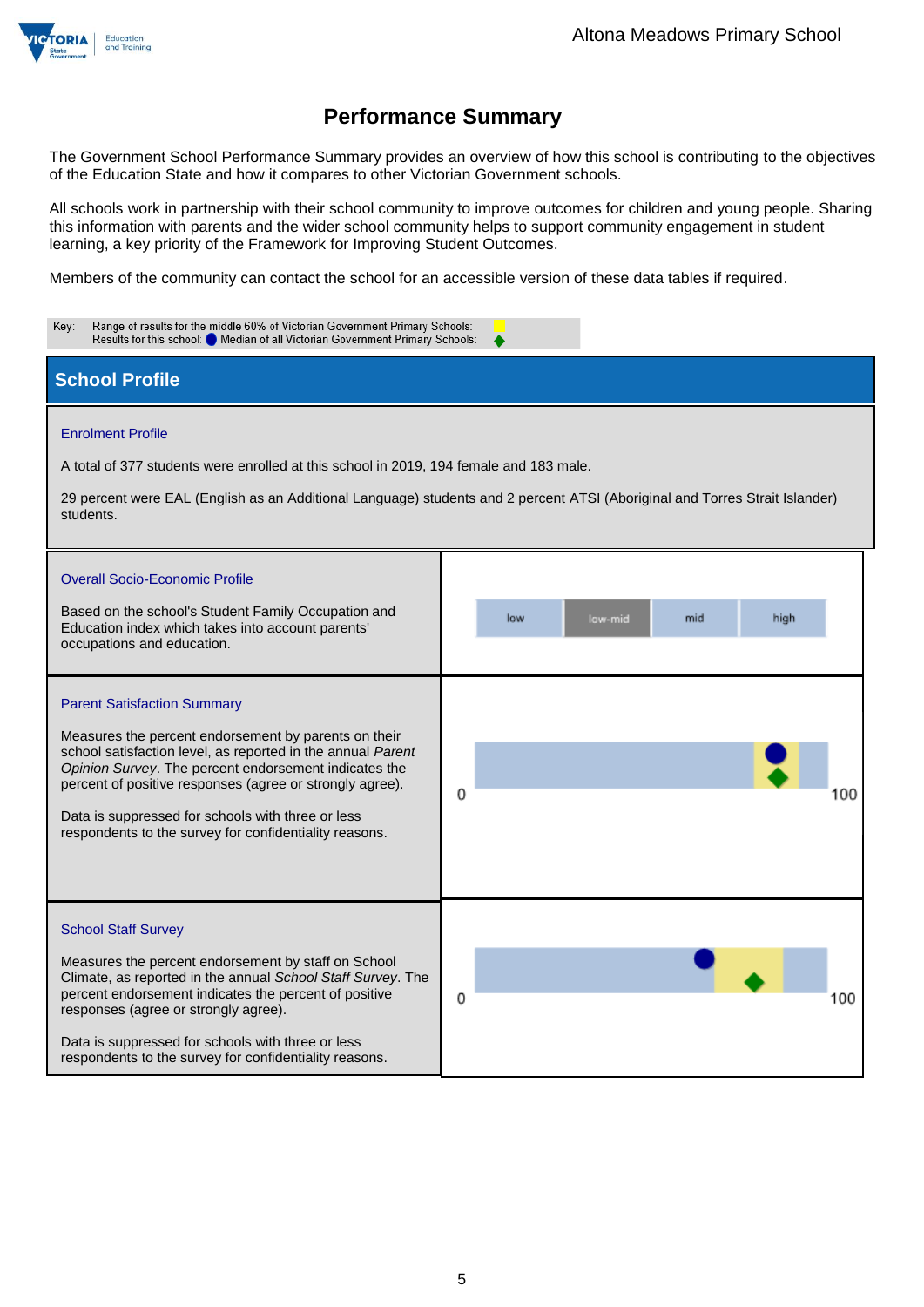

| Range of results for the middle 60% of Victorian Government Primary Schools:<br>Key:<br>Results for this school: ● Median of all Victorian Government Primary Schools: ◆                                                                                            | Similar School Comparison<br>Key:<br>Above<br>Similar<br><b>Below</b> |                                  |
|---------------------------------------------------------------------------------------------------------------------------------------------------------------------------------------------------------------------------------------------------------------------|-----------------------------------------------------------------------|----------------------------------|
| Achievement                                                                                                                                                                                                                                                         | <b>Student Outcomes</b>                                               | <b>Similar School Comparison</b> |
| Teacher Judgement of student<br>achievement<br>Percentage of students in Years Prep to 6<br>working at or above age expected<br>standards in:<br>English<br>$\bullet$<br>Mathematics<br>$\bullet$<br>For further details refer to How to read the<br>Annual Report. | Results: English<br>0<br>Results: Mathematics<br>100<br>0             | <b>Below</b><br>Similar          |
|                                                                                                                                                                                                                                                                     |                                                                       |                                  |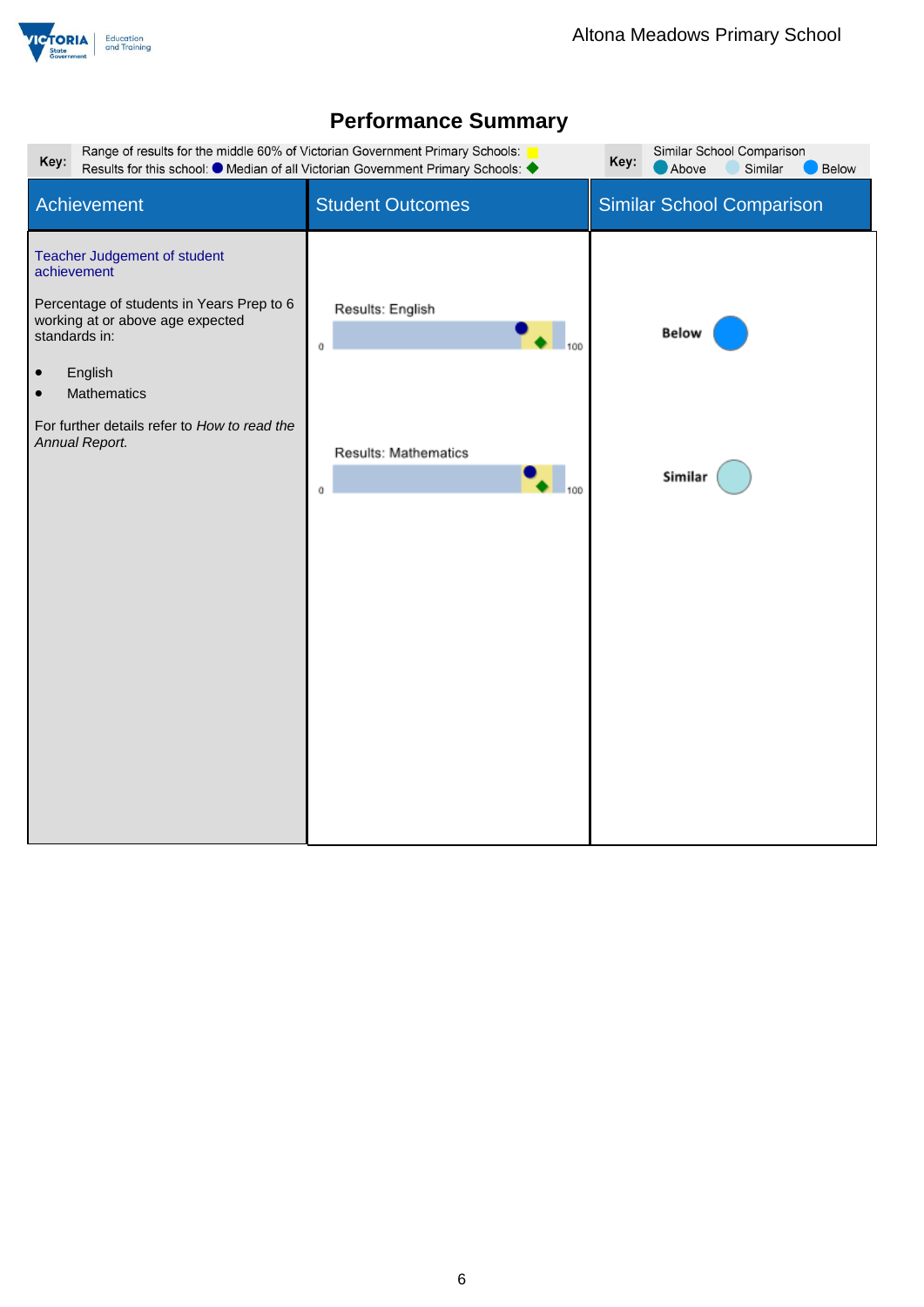

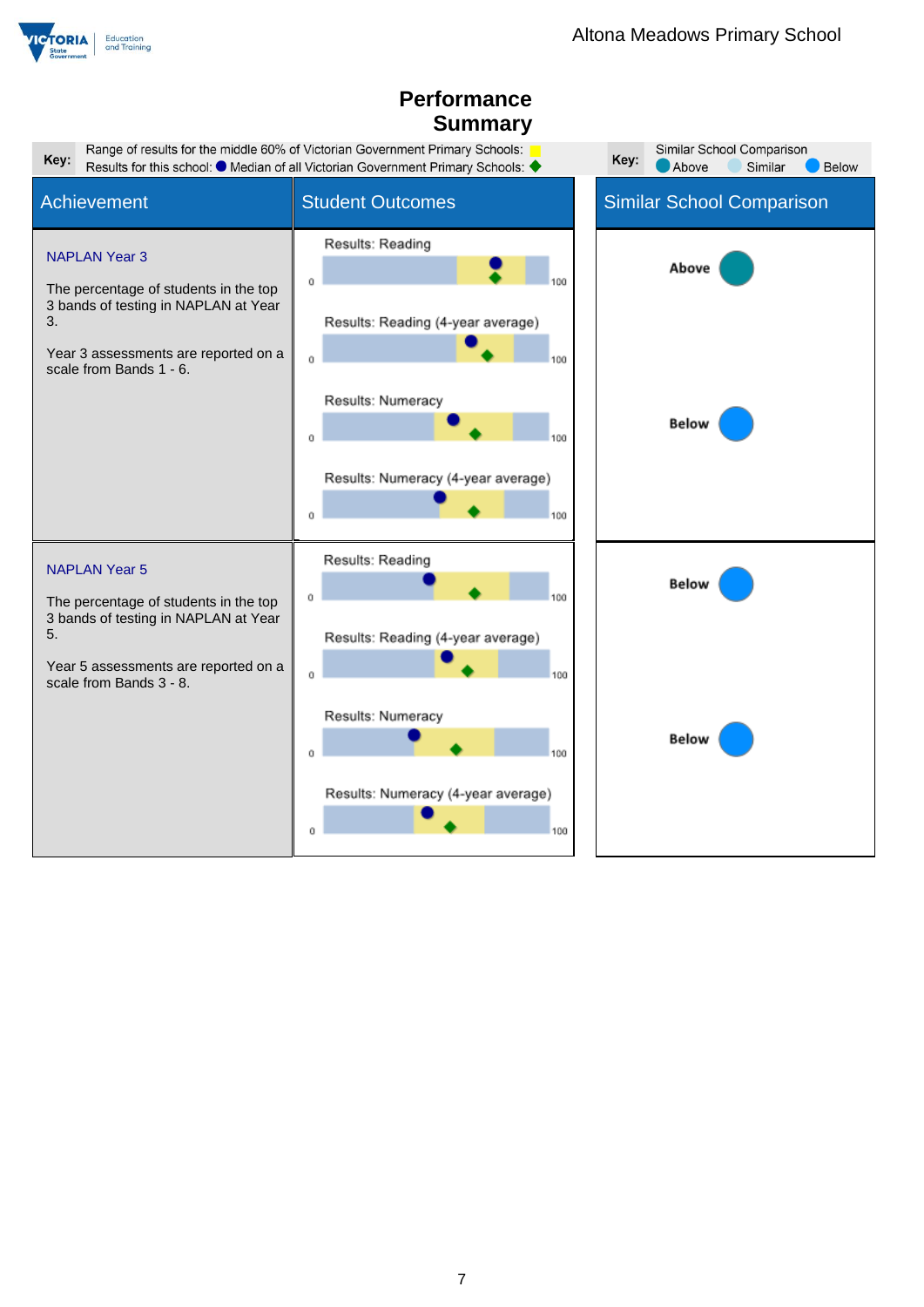

| Range of results for the middle 60% of Victorian Government Primary Schools:<br>Key:                                                                                                                                                                                                                                                                                                                                                                                                                                                                                                                                            | Results for this school: ● Median of all Victorian Government Primary Schools: ◆                                                                                                                                                                                                                                       | Similar School Comparison<br>Key:<br>Similar<br><b>Below</b><br>Above                                                                                                                                                                                                                         |
|---------------------------------------------------------------------------------------------------------------------------------------------------------------------------------------------------------------------------------------------------------------------------------------------------------------------------------------------------------------------------------------------------------------------------------------------------------------------------------------------------------------------------------------------------------------------------------------------------------------------------------|------------------------------------------------------------------------------------------------------------------------------------------------------------------------------------------------------------------------------------------------------------------------------------------------------------------------|-----------------------------------------------------------------------------------------------------------------------------------------------------------------------------------------------------------------------------------------------------------------------------------------------|
| <b>Achievement</b>                                                                                                                                                                                                                                                                                                                                                                                                                                                                                                                                                                                                              | <b>Student Outcomes</b>                                                                                                                                                                                                                                                                                                | <b>Similar School Comparison</b>                                                                                                                                                                                                                                                              |
| <b>NAPLAN Learning Gain</b><br>Year 3 - Year 5<br>Learning gain of students from Year 3 to<br>Year 5 in the following domains: Reading,<br>Numeracy, Writing, Spelling and<br>Grammar and Punctuation.<br>NAPLAN learning gain is determined by<br>comparing a student's current year result<br>to the results of all 'similar' Victorian<br>students (i.e. students in all sectors in the<br>same year level who had the same score<br>two years prior). If the current year result<br>is in the Top 25 percent, their gain level is<br>categorised as 'High'. Middle 50 percent,<br>is 'Medium'. Bottom 25 percent, is 'Low'. | Reading<br>39 %<br>39 %<br>21 %<br>High<br>Medium<br>Low<br><b>Numeracy</b><br>57 %<br>19 %<br>24 %<br>High<br>Medium<br>Low<br>Writing<br>35 %<br>44 %<br>21 %<br>Medium<br>High<br>Low<br><b>Spelling</b><br>26 %<br>26 %<br>49 %<br>Medium<br>High<br>Low<br><b>Grammar and Punctuation</b><br>37 %<br>51 %<br>11 % | There are no Similar School<br>Comparisons for Learning Gain. The<br>statewide distribution of Learning Gain<br>for all domains is 25% Low Gain, 50%<br>Medium Gain, 25% High Gain.<br>25%<br>50%<br>25%<br>Medium<br>High<br>Low<br>Statewide Distribution of Learning Gain<br>(all domains) |
|                                                                                                                                                                                                                                                                                                                                                                                                                                                                                                                                                                                                                                 | Medium<br>High<br>Low                                                                                                                                                                                                                                                                                                  |                                                                                                                                                                                                                                                                                               |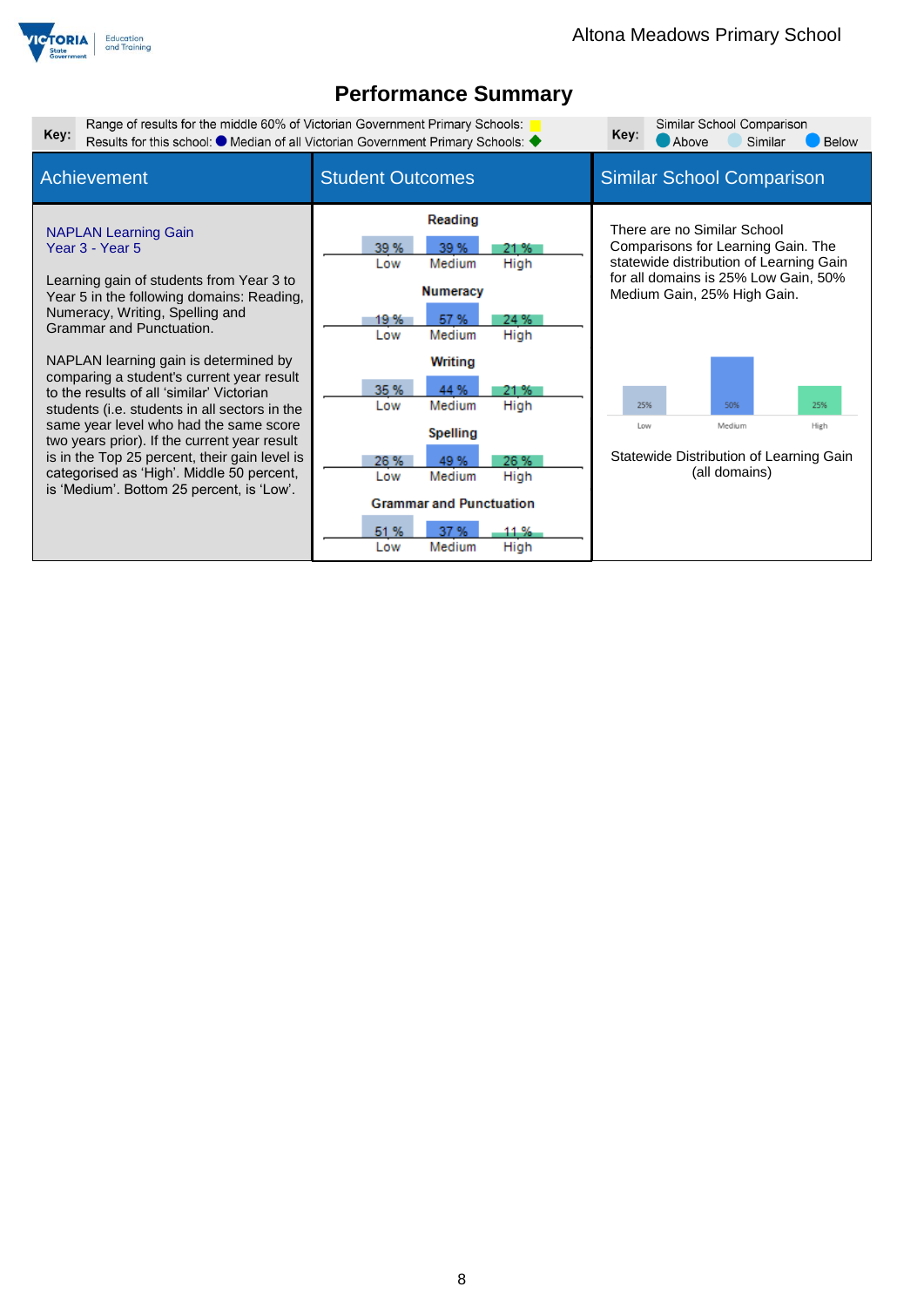

| Range of results for the middle 60% of Victorian Government Primary Schools:<br>Key:                                                                                                                                                                                                                                                                                                                                                                                                                                                                                                           | Results for this school: ● Median of all Victorian Government Primary Schools: ◆                                                                 | Similar School Comparison<br>Key:<br>Above<br>Similar<br><b>Below</b> |
|------------------------------------------------------------------------------------------------------------------------------------------------------------------------------------------------------------------------------------------------------------------------------------------------------------------------------------------------------------------------------------------------------------------------------------------------------------------------------------------------------------------------------------------------------------------------------------------------|--------------------------------------------------------------------------------------------------------------------------------------------------|-----------------------------------------------------------------------|
| Engagement                                                                                                                                                                                                                                                                                                                                                                                                                                                                                                                                                                                     | <b>Student Outcomes</b>                                                                                                                          | <b>Similar School Comparison</b>                                      |
| Average Number of Student Absence Days<br>Average days absent per full time<br>equivalent (FTE) student per year.<br>Common reasons for non-attendance<br>include illness and extended family<br>holidays.<br>Absence from school can impact on<br>students' learning<br><b>Similar School Comparison</b><br>A similar school comparison rating of<br>'Above' indicates this school records 'less'<br>absences than expected, relative to the<br>similar schools group with similar<br>characteristics. A rating of 'Below'<br>indicates this school records 'more'<br>absences than expected. | Results: 2019<br>50<br>Few absences <------> Many absences<br>Results: 2016 - 2019 (4-year average)<br>50<br>Few absences <------> Many absences | <b>Below</b>                                                          |
| Average 2019 attendance rate by year<br>level:                                                                                                                                                                                                                                                                                                                                                                                                                                                                                                                                                 | Yr <sub>2</sub><br>Yr <sub>5</sub><br>Yr <sub>6</sub><br>Prep<br>Yr1<br>Yr3<br>Yr4<br>88 % 89 %<br>91 %<br>88 %<br>92%<br>91 %<br>90 %           | Similar school comparison not<br>available                            |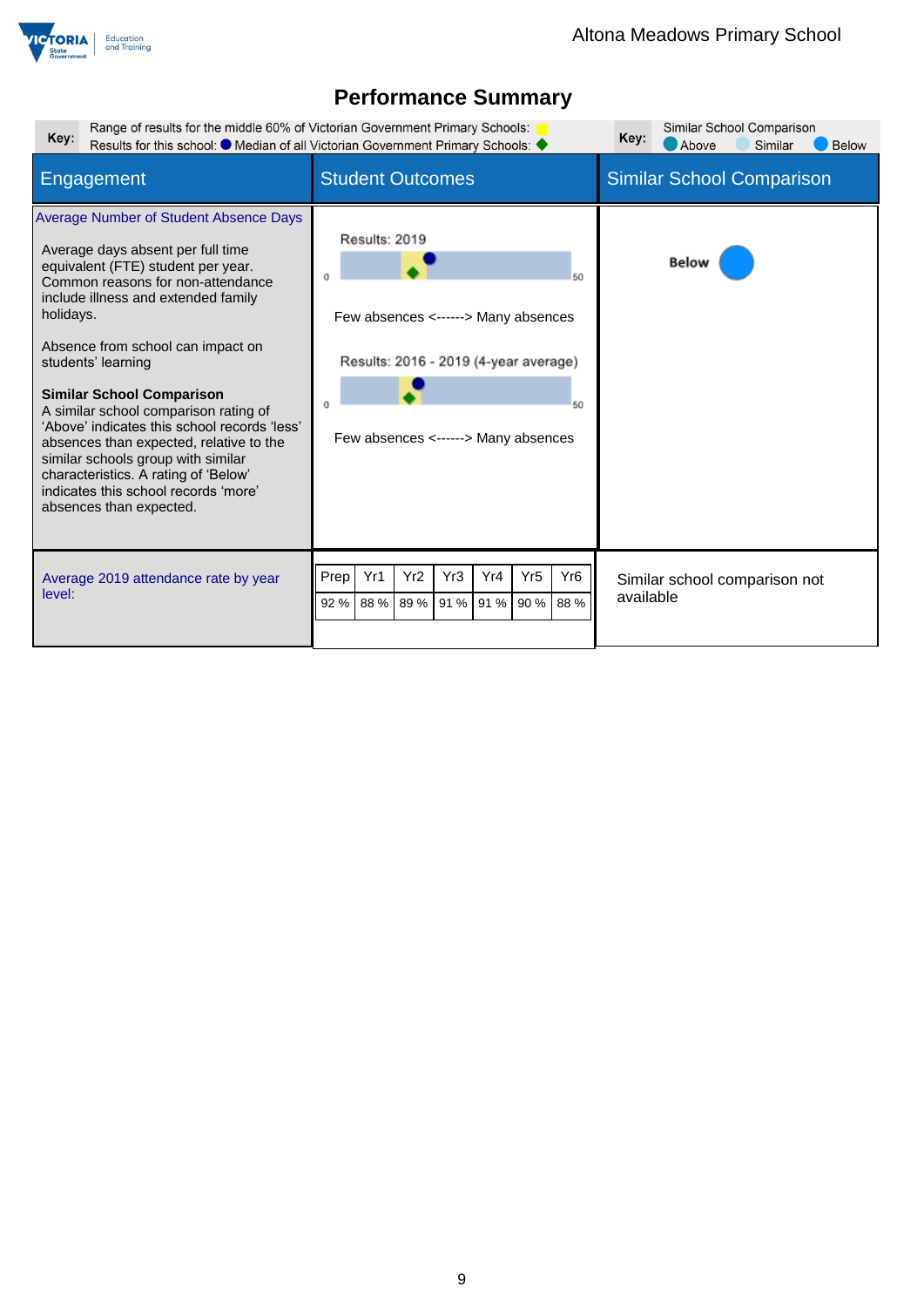

| Range of results for the middle 60% of Victorian Government Primary Schools:<br>Key:<br>Results for this school: $\bullet$ Median of all Victorian Government Primary Schools:                                                                                                                                                                                                              | Similar School Comparison<br>Key:<br>Above<br>Similar<br><b>Below</b>    |                                  |
|---------------------------------------------------------------------------------------------------------------------------------------------------------------------------------------------------------------------------------------------------------------------------------------------------------------------------------------------------------------------------------------------|--------------------------------------------------------------------------|----------------------------------|
| Wellbeing                                                                                                                                                                                                                                                                                                                                                                                   | <b>Student Outcomes</b>                                                  | <b>Similar School Comparison</b> |
| <b>Students Attitudes to School -</b><br><b>Sense of Connectedness</b><br>Measures the percent endorsement on<br>Sense of Connectedness factor, as<br>reported in the Attitudes to School Survey<br>completed annually by Victorian<br>Government school students in Years 4 to<br>12. The percent endorsement indicates<br>the percent of positive responses (agree<br>or strongly agree). | Results: 2019<br>Ü<br>Results: 2017 - 2019 (3-year average)<br>Ū.<br>100 | Similar                          |
| <b>Students Attitudes to School -</b><br><b>Management of Bullying</b><br>Measures the percent endorsement on<br>Management of Bullying factor, as<br>reported in the Attitudes to School Survey<br>completed annually by Victorian<br>Government school students in Years 4 to<br>12. The percent endorsement indicates<br>the percent of positive responses (agree<br>or strongly agree). | Results: 2019<br>Û<br>Results: 2017 - 2019 (3-year average)<br>Ŭ<br>100  | Below                            |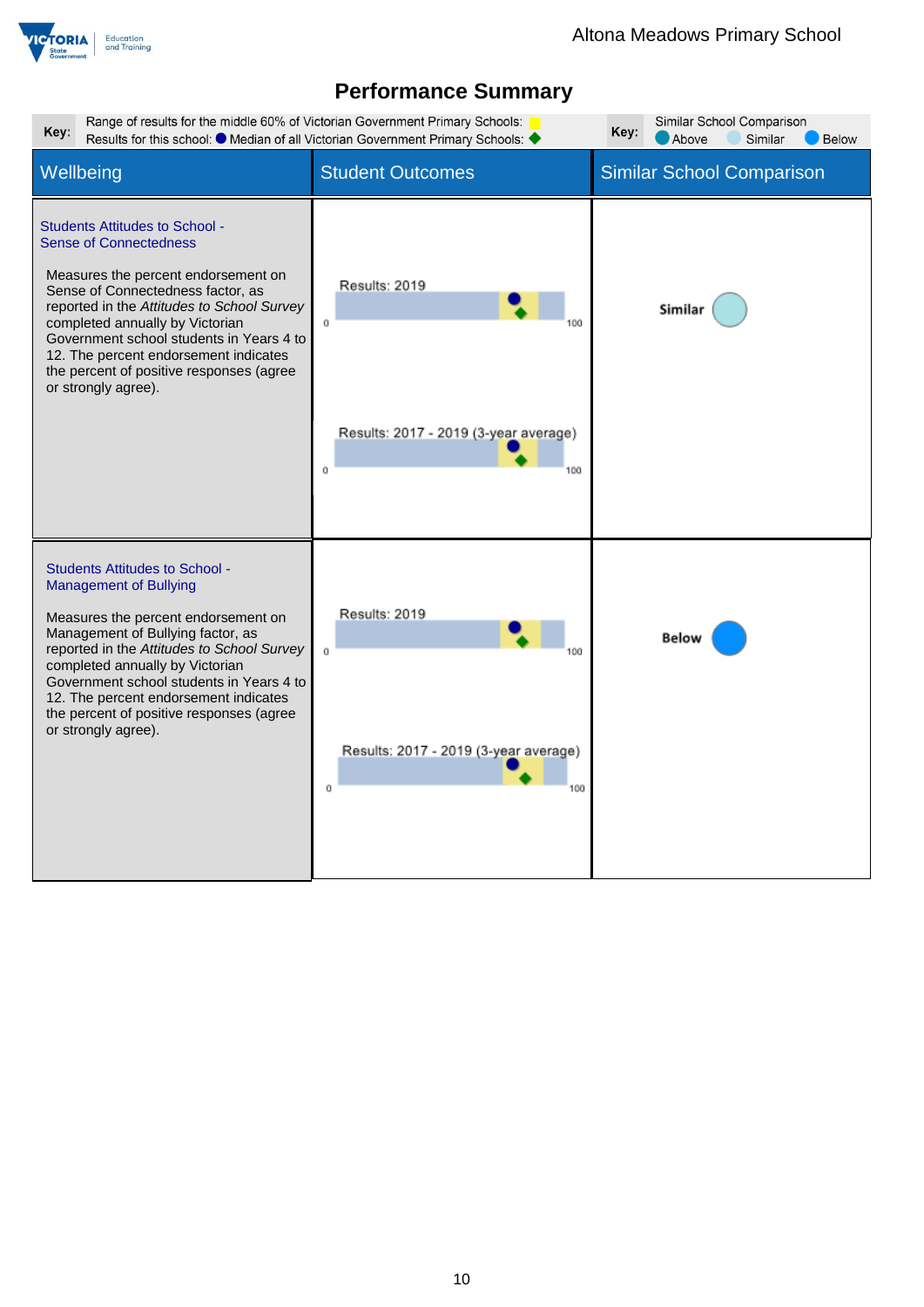

### **Financial Performance and Position**

*Commentary on the financial performance and position is included in the About Our School section at the start of this report*

| <b>Financial Performance - Operating Statement</b><br>Summary for the year ending 31 December, 2019 |               | Financial Position as at 31 December, 2019 |               |
|-----------------------------------------------------------------------------------------------------|---------------|--------------------------------------------|---------------|
| <b>Revenue</b>                                                                                      | <b>Actual</b> | <b>Funds Available</b>                     | <b>Actual</b> |
| <b>Student Resource Package</b>                                                                     | \$3,503,643   | <b>High Yield Investment Account</b>       | \$421,674     |
| <b>Government Provided DET Grants</b>                                                               | \$515,280     | <b>Official Account</b>                    | \$33,407      |
| Government Grants State                                                                             | \$3,400       | <b>Other Accounts</b>                      | \$0           |
| Revenue Other                                                                                       | \$30,025      | <b>Total Funds Available</b>               | \$455,081     |
| <b>Locally Raised Funds</b>                                                                         | \$221,985     |                                            |               |
| <b>Total Operating Revenue</b>                                                                      | \$4,274,333   |                                            |               |
| Equity <sup>1</sup>                                                                                 |               |                                            |               |
| Equity (Social Disadvantage)                                                                        | \$353,039     |                                            |               |
| <b>Equity Total</b>                                                                                 | \$353,039     |                                            |               |
| <b>Expenditure</b>                                                                                  |               | <b>Financial Commitments</b>               |               |
| Student Resource Package <sup>2</sup>                                                               | \$3,684,597   | <b>Operating Reserve</b>                   | \$116,888     |
| <b>Books &amp; Publications</b>                                                                     | \$3,305       | <b>Provision Accounts</b>                  | \$2,281       |
| <b>Communication Costs</b>                                                                          | \$3,740       | Funds Received in Advance                  | \$64,659      |
| Consumables                                                                                         | \$94,435      | Repayable to the Department                | \$294,351     |
| Miscellaneous Expense <sup>3</sup>                                                                  | \$401,209     | Asset/Equipment Replacement < 12 months    | \$40,971      |
| <b>Professional Development</b>                                                                     | \$17,180      | <b>Total Financial Commitments</b>         | \$519,150     |
| <b>Property and Equipment Services</b>                                                              | \$139,887     |                                            |               |
| Salaries & Allowances <sup>4</sup>                                                                  | \$25,858      |                                            |               |
| Trading & Fundraising                                                                               | \$44,102      |                                            |               |
| <b>Travel &amp; Subsistence</b>                                                                     | \$1,949       |                                            |               |
| Utilities                                                                                           | \$36,457      |                                            |               |
| <b>Total Operating Expenditure</b>                                                                  | \$4,452,718   |                                            |               |
| <b>Net Operating Surplus/-Deficit</b>                                                               | (\$178,385)   |                                            |               |
| <b>Asset Acquisitions</b>                                                                           | \$0           |                                            |               |

(1) The Equity funding reported above is a subset of overall revenue reported by the school

(2) Student Resource Package Expenditure figures are as of 26 February 2020 and are subject to change during the reconciliation process.

(3) Misc Expenses may include bank charges, health and personal development, administration charges, camp/excursion costs and taxation charges.

(4) Salaries and Allowances refers to school-level payroll.

*All funds received from the Department, or raised by the school, have been expended, or committed to subsequent years, to support the achievement of educational outcomes and other operational needs of the school, consistent with Department policies, School Council approvals and the intent/purposes for which funding was provided or raised.*